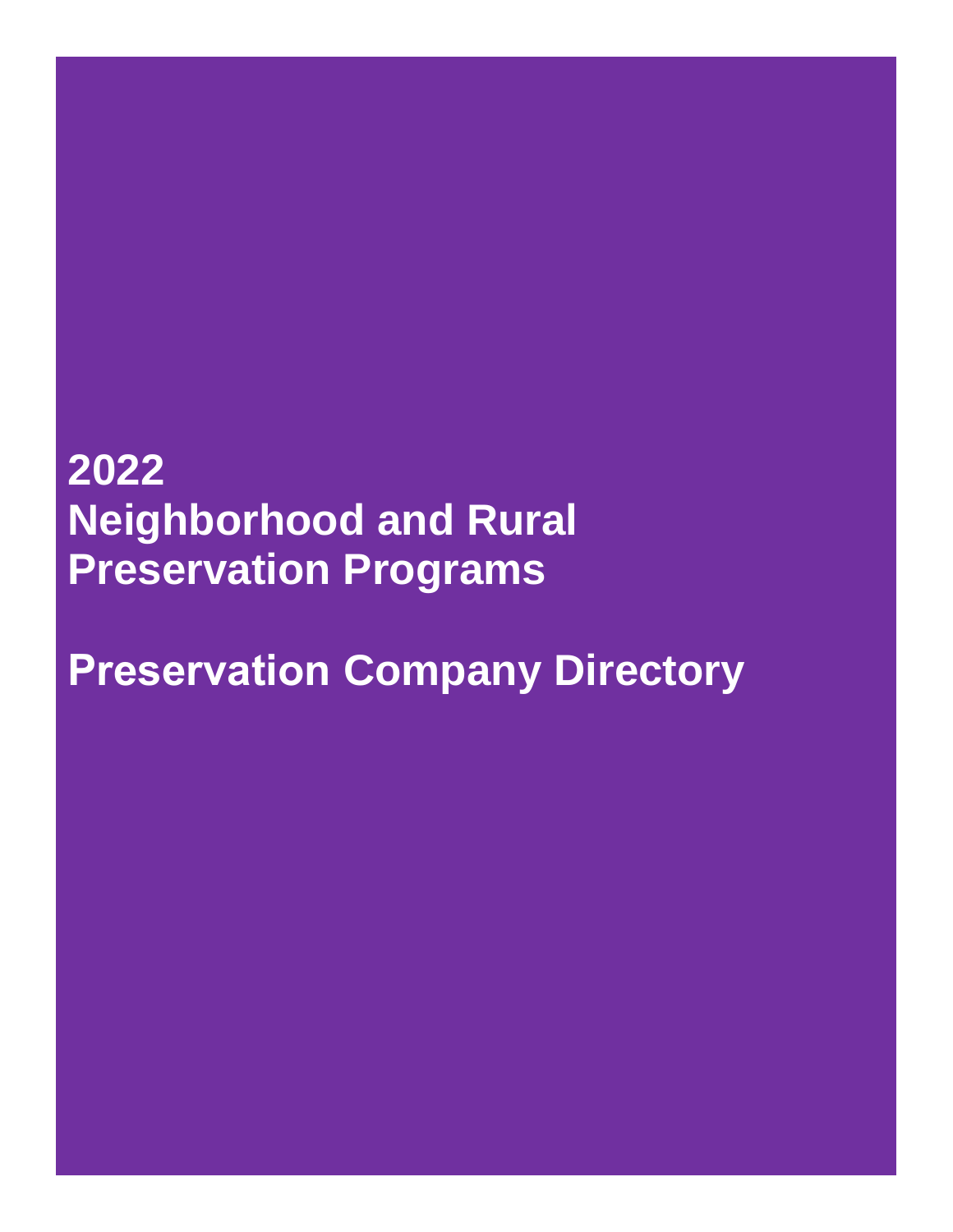## CAPITAL REGION NPC

**Albany Housing Coalition, Inc.** 278 Clinton Avenue Albany, NY 12210 518.465.5251 County: Albany Service Area: Arbor Hill, West Hill Joseph Sluszka [jsluszka@ahcvets.org](mailto:jsluszka@ahcvets.org)

#### **Arbor Hill Development Corp.**

241 Clinton Avenue Albany, NY 12210 518.463.9993 County: Albany Service Area: Arbor Hill, North Albany Arlene C. Way [away@arborhilldc.org](mailto:away@arborhilldc.org)

#### **Shelters of Saratoga, Inc.**

P.O. Box 3089 Saratoga Springs, NY 12866 518.581.1097 County: Saratoga Service Area: City of Saratoga Springs excl. Geyser Crest, North of I-87 [executivedirector@sheltersofsaratog](mailto:executivedirector@sheltersofsaratoga.org) [a.org](mailto:executivedirector@sheltersofsaratoga.org)

## **Troy Rehabilitation and**

**Improvement Program** 415 River Street Troy, NY 12180 518.272.8289 County: Rensselaer Service Area: Hillside Neighborhood Christine Nealon [christine@triponline.org](mailto:christine@triponline.org)

#### **South End Improvement Corp.**

38 Catherine Street Albany, NY 12202 518.436.8777 County: Albany Service Area: City of Albany-South End Laura Travison [lt.seicny@gmail.com](mailto:lt.seicny@gmail.com)

#### **United Tenants of Albany, Inc.**

255 Orange Street, Suite 104 Albany, NY 12210 518.436.8997 County: Albany Service Area: Albany-South End, Delaware Ave, Arbor Hill, North Albany, West Hill, Pine Hills, Center Square, Mansion, Hudson Park, Park South Canyon Ryan [info@unitedtenantsalbany.org](mailto:info@unitedtenantsalbany.org)

## **Better Community**

**Neighborhoods, Inc.** 1677 Van Vranken Avenue Schenectady, NY 12308 518.372.7616 County: Schenectady Service Area: Hamilton Hill, Vale Area Jennica Huff [jhuff@bcnihousing.org](mailto:jhuff@bcnihousing.org)

#### **TAP, Inc.**

210 River Street Troy, NY 12180 518.274.3050 County: Rensselaer Service Area: Troy-South, Central, Hillside, Collar City, Mt. Ida, North Central Sections, Lansingburgh Barbara L. Nelson [bnelson@tapinc.org](mailto:bnelson@tapinc.org)

## **Neighborhood Preservation**

**Coalition of New York State, Inc.** 126 State Street, Suite 302 Albany, NY 12207 518.432.6757 Service Area; Statewide Mark Streb [execdir@npcnys.org](mailto:execdir@npcnys.org)

## RPC

#### **Albany County Rural Housing Alliance, Inc.** 24 Martin Road Voorheesville, NY 12186 518.765.2425 County: Albany Service Area: Townships of New Scotland, Coeymans, Knox, Westerlo, Berne, Rensselaerville; Village of Green Island; City of Cohoes Tracy L Gibeau [tgibeau@acrha.org](mailto:tgibeau@acrha.org)

#### **Catskill Mountain Housing Development Corp. Inc.** 448 Main Street Catskill, NY 12414 518.943.6700 County: Greene Service Area: Greene County Lawrence J. Krajeski [larry@cmhdc.org](mailto:larry@cmhdc.org)

#### **Galvan Housing Resources, Inc.**

252 Columbia Street Hudson, NY 12534 518.822.0707 County: Columbia Service Area: Columbia County John Parsons [jparsons@galvanfdn.org](mailto:jparsons@galvanfdn.org)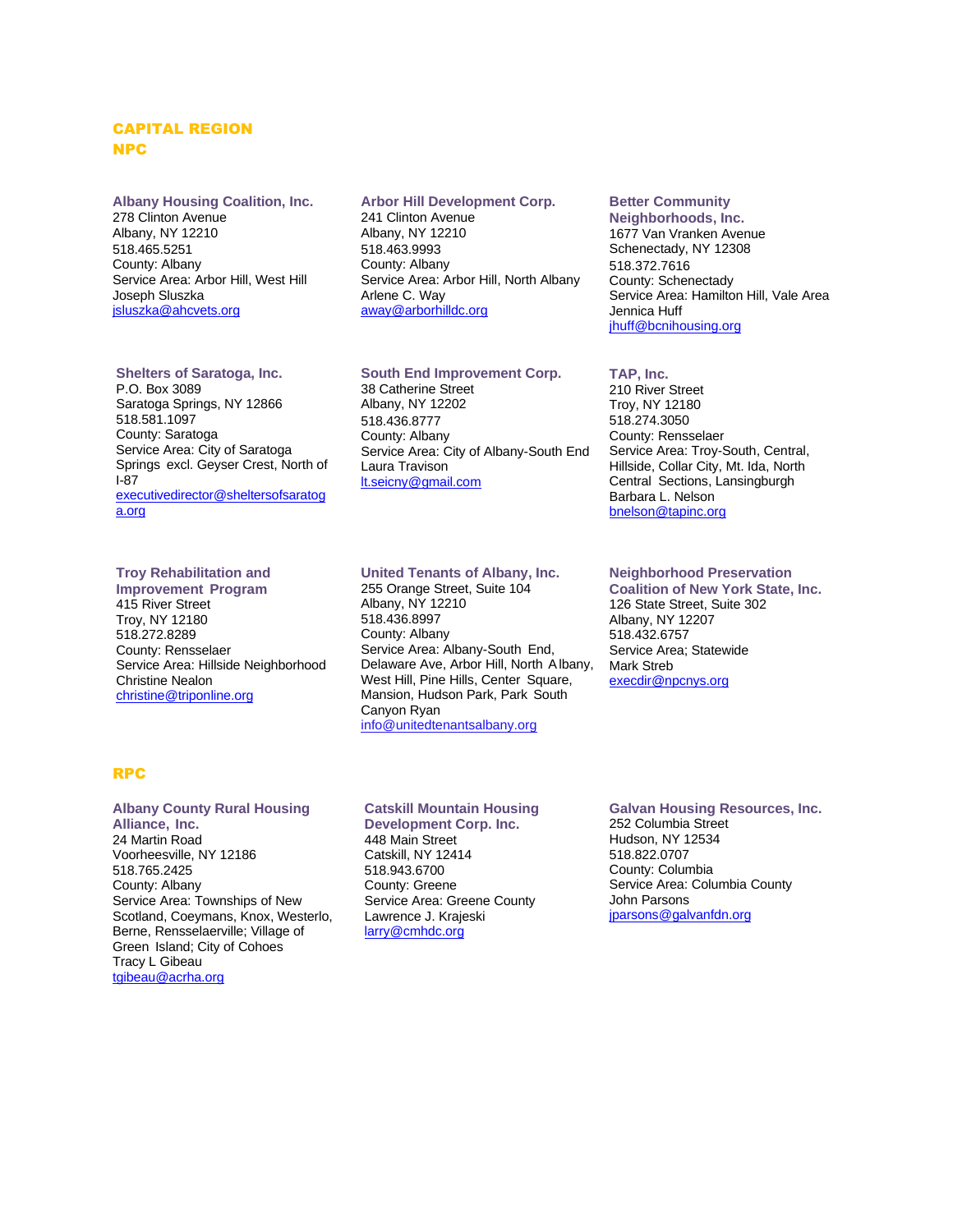#### **HomeFront Development Corp.**

568 Lower Allen Street Hudson Falls, NY 12839 518.747.8250 County: Washington Service Area: Washington County excl. Towns of Putnam, Dresden, **Whitehall** [info@homefrontdev.org](mailto:info@homefrontdev.org)

#### **Rensselaer County Housing**

**Resources, Inc.** 415 River Street Troy, NY 12180 518.272.8289 County: Rensselaer Service Area: Rensselaer County, excl. Troy Gail Padalino [gail@triponline.org](mailto:gail@triponline.org)

## CENTRAL REGION

#### NPC

**Homsite Fund, Inc.** 60 Clark Street Auburn, NY 13021 315.253.8451 County: Cayuga Service Area: Auburn Erica Ryan [EricaR@homehq.org](mailto:EricaR@homehq.org)

## **Spanish Action League of**

**Onondaga County, Inc.** 700 Oswego Street Syracuse, NY 13204 315.475.6153 County: Onondaga Service Area: City of Syracuse-North, West, South Side Elisa Morales Elisa.Morales@laligacny.org

## RPC

**Cayuga County Homsite Development Corp.** 60 Clark Street Auburn, NY 13021 315.253.8451 County: Cayuga Service Area: Cayuga County, excl. City of Auburn Erica Ryan [EricaR@homehq.org](mailto:EricaR@homehq.org)

## **New York State Rural Housing**

**Coalition, Inc.** 79 North Pearl Street Albany, NY 12207 518.458.8696 Service Area: Statewide Mike Borges [mike@ruralhousing.org](mailto:mike@ruralhousing.org)

#### **ROUSE RPC, Inc.**

99 Blooming Grove Drive Troy, NY 12180 518.283.3435 County: Rensselaer Service Area: Rensselaer County, excl. Troy William Dessingue [bdessingue@rouserpc.org](mailto:bdessingue@rouserpc.org)

## **Rebuilding Together Saratoga**

**County** 132 Milton Avenue Ballston Spa, NY 12020 518.587.3315 County: Saratoga Service Area: Saratoga County, excluding City of Saratoga, Clifton Park; Warren County Michelle Larkin [michelle@RTsaratoga.org](mailto:michelle@RTsaratoga.org)

## **Veterans & Community Housing**

**Coalition, Inc.** 1214 Saratoga Road Ballston Spa, NY 12020 518.885.0091 County: Saratoga Service Area: Saratoga County- excl. City of Saratoga, Clifton Park [info@vchny.org](mailto:info@vchny.org)

## **Housing Visions Unlimited, Inc.**

1201 East Fayette Street, Suite 26 Syracuse, NY 13210 315.472.3820 County: Onondaga Service Area: City of Syracuse-Salt Springs Area Ben Lockwood [blockwood@housingvisions.org](mailto:blockwood@housingvisions.org)

## **Syracuse Model Neighborhood**

**Corp.** 1721 South Salina Street Syracuse, NY 13205 315.475.8437 County: Onondaga Service Area: Southwest Syracuse, **Brighton** 

## **NEHDA, Inc.**

101 Gertrude Street Syracuse, NY 13203 315.425.1032 County: Onondaga Service Area: Northeast Syracuse Andrea Wandersee andrea@nehda.org

#### **Syracuse United Neighbors, Inc.**

1540 South Salina Street Syracuse, NY 13205 315.476.7474 County: Onondaga Service Area: Southwest Syracuse Richard Puchalski [rich@sunaction.org](mailto:rich@sunaction.org)

## **Cortland Housing Assistance**

**Council, Inc.** 36 Taylor Street Cortland, NY 13045 607.753.8271 County: Cortland Service Area: Cortland County Shawna Grinnell [sgrinnell@cortlandhousing.org](mailto:sgrinnell@cortlandhousing.org)

#### **Greater Opportunities for**

**Broome and Chenango, Inc.** 44 West Main Street Norwich, NY 13815 607.334.7114 County: Broome Service Area: Broome County, excluding the City of Binghamton, Chenango County Kelly Robertson [kroberston@greaterops.org](mailto:kroberston@greaterops.org)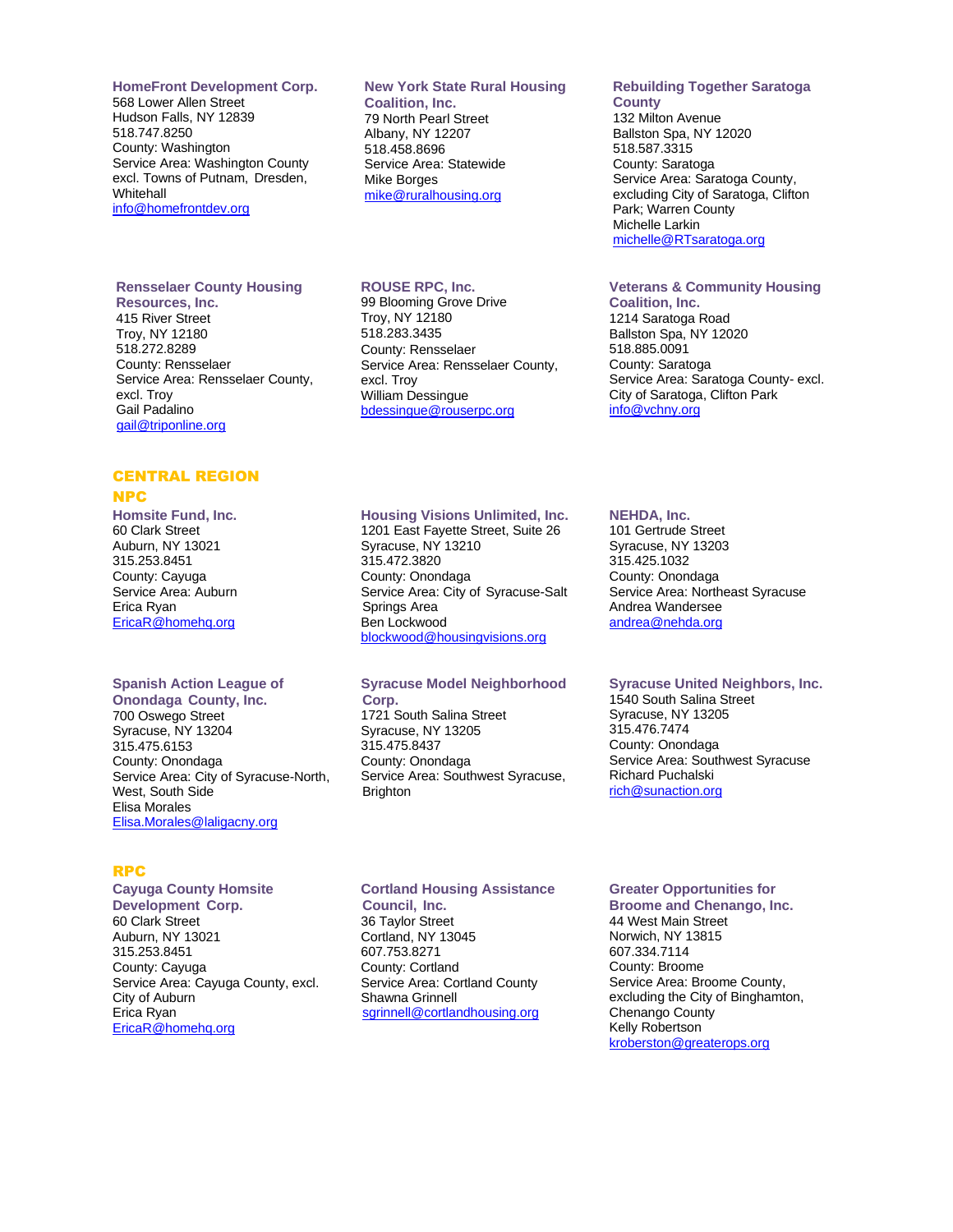#### **Owego Housing Development**

**Council, Inc.** 805 W. Broadway Fulton, NY 13069 315.625.4520 County: Oswego Service Area: Oswego County Marion Naramore [directorohdc@yahoo.com](mailto:directorohdc@yahoo.com)

## FINGER LAKES REGION NPC

#### **Coalition of North East**

**Associations, Inc.** 471 Hudson Avenue Rochester, NY 14605 585.325.1311 County: Monroe Service Area: Rochester-Upper Falls

## **NCS Community Development**

**Corp.** 275 Driving Park Rochester, NY 14613 585.254.8090 County: Monroe Service Area: Northwest Rochester Linda Gonzalez [lindagonzalez@ncscdc.org](mailto:lindagonzalez@ncscdc.org)

#### **Southwest Area Neighborhood**

**Association** 10 Cady Street Rochester, NY 14608 585.436.3090 County: Monroe Service Area: Southwest Rochester Tiffany D. Owens [towens@swanonline.org](file://///hcr-smb.dhcrnet.local/dhcr_shared/hpl_pubdata/ocr/Grant%20Administration/NPP%20RPP/Program%20Work%20Area/ED/Directory/towens@swanonline.org)

## **Southern Hills Preservation**

**Corp.** 2383 Route 11 South, Unit 1 Lafayette, NY 13084 315.677.3863 County: Onondaga Service Area: Towns of Fabius, Lafayette, Marcellus, Otisco, Pompey, Skaneateles, Spafford, Tully Alan Chelnitsky [achelnitsky@southernhillspc.org](mailto:achelnitsky@southernhillspc.org)

## **Stoneleigh Housing, Inc.**

120 East Center Street Canastota, NY 13032 315.697.3737 County: Madison Service Area: Madison County Robert Napoli [ston@twcny.rr.com](mailto:ston@twcny.rr.com)

## **Isla Housing and**

**Development Corp.** 1164 North Clinton Avenue Rochester, NY 14621 585.544.3486 County: Monroe Service Area: Northeast/Central Rochester Sonia Nunez [sonia@proway.com](mailto:sonia@proway.com)

## **Neighborhood Housing Services**

**of Rochester dba NeighborWorks Rochester** 570 South Avenue Rochester, NY 14620 585.325.4170 County: Monroe Service Area: Northeast Inner Loop Jerome Nagy jnagy@nwcommunitypartners.org

#### **Marketview Heights**

**Association, Inc.** 308 North Street Rochester, NY 14605 585.423.1540 County: Monroe Service Area: Marketview Heights Tayrin Concepcion [tconcepcion@marketviewheights.org](mailto:tconcepcion@marketviewheights.org)

## **South East Area Coalition, Inc.**

630 East Avenue Rochester, NY 14607 585.210.9140 County: Monroe Service Area: Southeast Rochester Mike Evans [mike@seacrochester.org](mailto:mike@seacrochester.org)

## **South Wedge Planning**

**Committee, Inc.** 224 Mount Hope Avenue Rochester, NY 14620 585.256.1740 County: Monroe Service Area: South Wedge Glynis Valenti [gvalenti@swpc.org](mailto:gvalenti@swpc.org)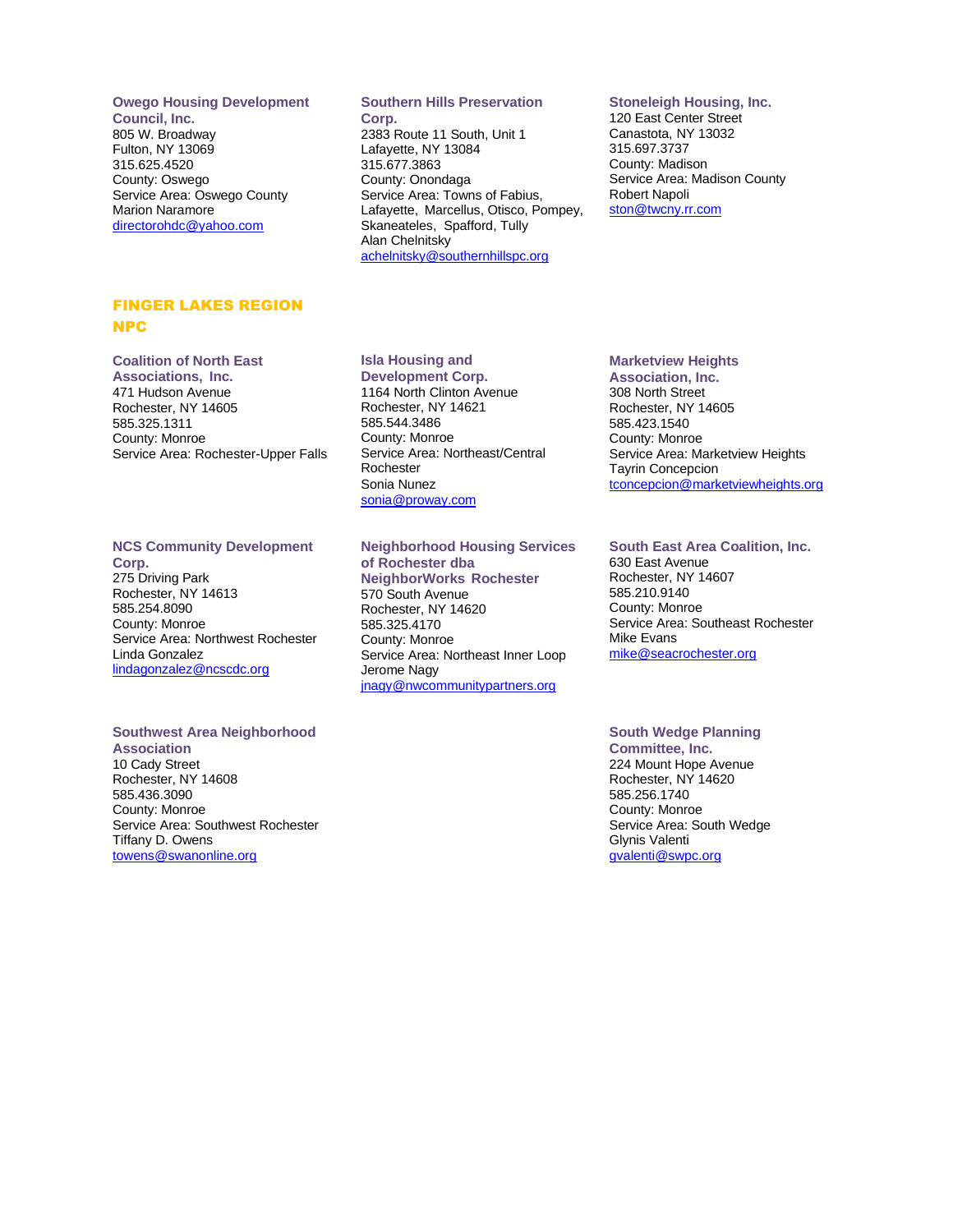## RPC

#### **Bishop Sheen Ecumenical Housing Foundation, Inc.**

150 French Rd Rochester, NY 14618 585.461.4263 County: Monroe Service Area: Counties-Allegany, Cayuga, Chemung, Livingston, Monroe, Ontario, Schuyler, Seneca, Steuben, Tioga, Tompkins, Wayne, Yates Allynn Smith [sheenams@rochester.rr.com](mailto:sheenams@rochester.rr.com)

## **Rural Housing**

#### **Opportunities Corp.** 310 North Street Batavia, NY 1020

5297 Parkside Drive, Suite 410 Canadaigua, NY14424 595.340.3346 County: Monroe Service Area: Counties-Genesee, Orleans, Ontario, Seneca, Wayne, Yates John Wiltse [jwiltse@pathstone.org](mailto:jwiltse@pathstone.org)

## LONG ISLAND REGION

#### NPC

**Bellport Hagerman East Patchogue Alliance, Inc.** 1492 Montauk Highway Bellport, NY 11713 631.286.9236 County: Suffolk Service Area: West Bellport-Hagerman Frederick Combs [bhepfred@gmail.com](mailto:bhepfred@gmail.com)

#### **Hispanic Brotherhood, Inc.**

59 Clinton Avenue Rockville Centre, NY 11570 516.766.6610 County: Nassau Service Area: Rockville Centre Margarita Grasing [margarita.grasing@hispanicbrotherhood.org](mailto:margarita.grasing@hispanicbrotherhood.org)

#### **Suburban Housing Development**

**& Research, Inc.** 1360 Fifth Avenue Bay Shore, NY 11706 631.665.2866 County: Suffolk Service Area: Bay Shore, West Brentwood David N. Hilgendorff [subpen@optonline.net](mailto:subpen@optonline.net)

## **Genesee Valley Rural**

**Preservation Council, Inc.** 5861 Groveland Station Road Mount Morris, NY 14510 585.658.4860 County: Livingston Service Area: Counties-Livingston, Wyoming Jill A. Alcorn [jalcorn@gvrpc.com](mailto:jalcorn@gvrpc.com)

## **Keuka Housing Council, Inc.**

160 Main Street Penn Yan, NY 14527 315.536.8707 County: Yates Service Area: Yates County Renee Bloom [reneebloom@keukahousing.org](mailto:reneebloom@keukahousing.org)

#### **Wyoming County Community Action, Inc.**

6470 Route 20A, Suite #1 Perry, NY 14530 585.237.2600 County: Wyoming Service Area: Counties-Wyoming, Genesee, Orleans Rosemary Shader rshader@wccainc.org

#### **Central Islip Civic Council, Inc.** 68 Wheeler Road Central Islip, NY 11722 631.348.0669 County: Suffolk Service Area: Central Islip Joan Crescitelli [jcrescitelli@cicivic.org](mailto:jcrescitelli@cicivic.org)

**Housing Help, Inc.** 91 Broadway, Suite 10 Greenlawn, NY 11740 631.754.0373 County: Suffolk Service Area: Huntington, Huntington Station, Greenlawn Pilar Moya-Mancera

#### **Wyandanch Community**

[pilar@housinghelpinc.org](mailto:pilar@housinghelpinc.org)

**Development Corp.** 59 Cumberbach Street Wyandanch, NY 11798 631.643.4786 County: Suffolk Service Area: Town of Babylon Sondra Cochran [sondrawcdc@optonline.net](mailto:sondrawcdc@optonline.net)

## **Hempstead Hispanic Civic**

**Association, Inc.** 236 Main Street Hempstead, NY 11550 516.292.0007 County: Nassau Service Area: Hempstead George Siberon [hhca\\_gsiberon@optonline.net](mailto:hhca_gsiberon@optonline.net)

#### **La Fuerza Unida, Inc.**

40 Glen Street, Suite 1, 2nd Floor Glen Cove, NY 11542 516.759.0788 County: Nassau Service Area: Glen Cove Alberto Munera [amunera@lfuinc.org](mailto:amunera@lfuinc.org)

## RPC

**North Fork Housing Alliance, Inc.** 116 South Street Greenport, NY 11944 631.477.1070 County: Suffolk Service Area: Towns of Greenport, Southhold Tanya Palmore [nfha@aol.com](mailto:nfha@aol.com)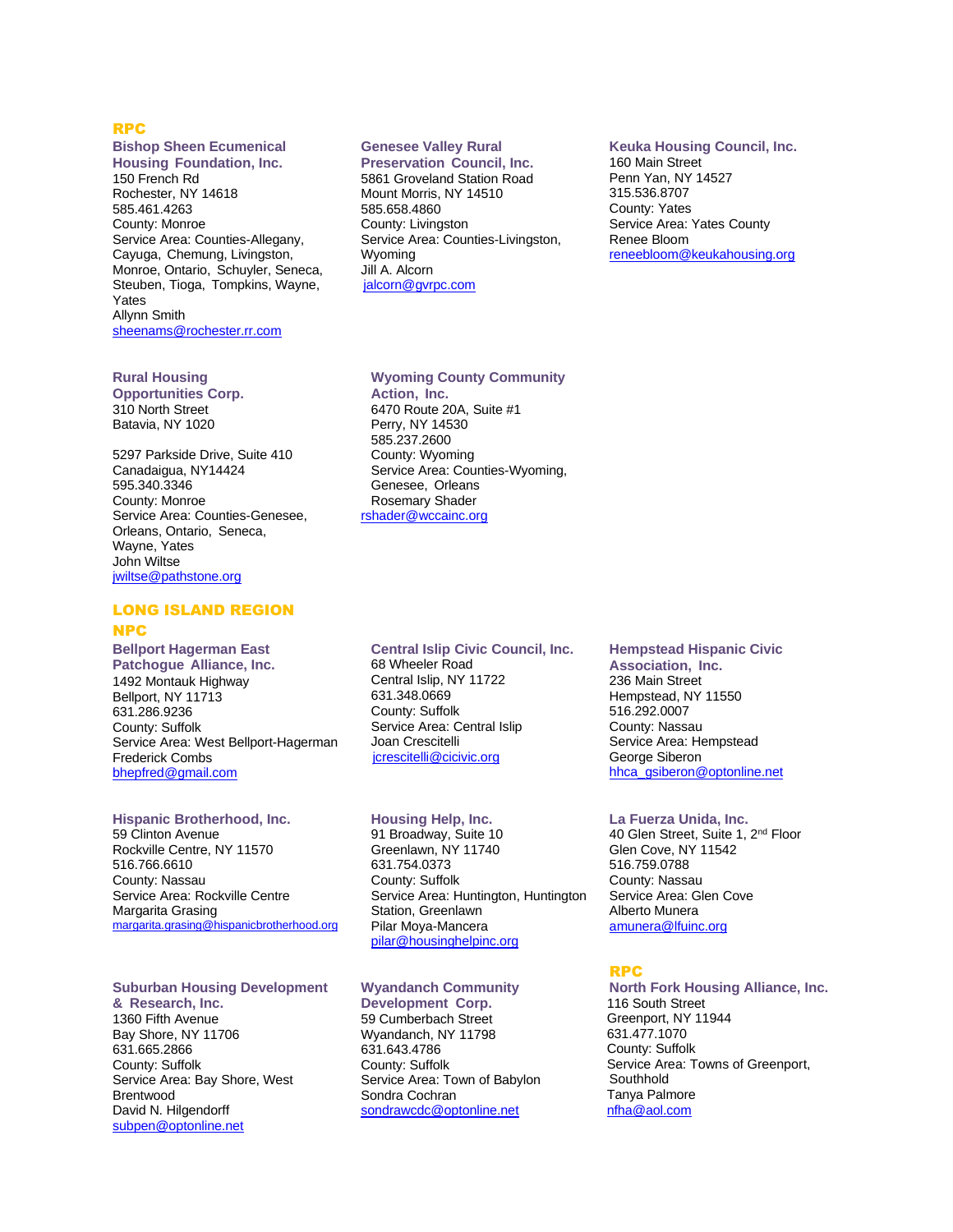#### MID-HUDSON REGION

## NPC

**Hudson River Housing, Inc.** 313 Mill Street Poughkeepsie, NY 12601 845.454.5176 County: Dutchess Service Area: Poughkeepsie Christa Hines [chines@hudsonriverhousing.org](mailto:chines@hudsonriverhousing.org)

#### **Mount Vernon United Tenants, Inc.**

2 Gramatan Avenue, Suite 304 Mount Vernon, NY 10550 914.699.1114 County: Westchester Service Area: South Mount Vernon Dennis Hanratty [mvut@rcn.com](mailto:mvut@erols.com)

## **Regional Economic Community**

**Action Program, Inc.** 40 Smith Street Middletown, NY 10940 845.342.3978 County: Orange Service Area: Middletown Charles Quinn [cquinn@recap.org](mailto:cquinn@recap.org)

## **Westhab in Yonkers, Inc.**

8 Bashford Street Yonkers, NY 10701 914.345.2800 County: Westchester Service Area: Southwest Yonkers Kenneth Belfer <mail@westhab.org>

## RPC

**Community Services Programs, Inc.** 5 Givans Avenue Wappingers Falls, NY 12590 845.297.2004 County: Dutchess Service Area: Southern Dutchess **County** Margaret T. O'Leary [csphvhdfinc@aol.com](mailto:csphvhdfinc@aol.com)

#### **Human Development Services**

**of Westchester** 930 Mamaroneck Avenue Mamaroneck, NY 10543 914.939.2005 County: Westchester Service Area: Port Chester Kathy Pandekakes [kipandekakes@hdsw.org](mailto:kipandekakes@hdsw.org)

## **North Yonkers Preservation &**

**Development Corporation** 219 Ridge Avenue Yonkers, NY 10701 914.423.9754 County: Westchester Service Area: Northwest Yonkers Angela Ascolillo [northyonkerspreservation@yahoo.com](mailto:northyonkerspreservation@yahoo.com)

## **Sheltering the Homeless is Our**

**Responsibility (SHORE)** 65 Lake Street White Plains, NY 10604 914.332.8801 County: Westchester Service Area: City of White Plains [info@shelteringthehomeless.org](mailto:info@shelteringthehomeless.org)

## **Interfaith Council for Action, Inc.**

138 Spring Street Ossining, NY 10562 914.941.5252 County: Westchester Service Area: Ossining Inner Village Jackie Shaw [jshaw@ifcany.org](mailto:kdattore@ifcany.org)

## **PathStone Community**

**Improvement of Newburgh, Inc.** 36 Chambers Street, C-1 Newburgh, NY 12550 845.569.0770 County: Orange Service Area: City of Newburgh (excl. Census Tract 2) Eileen Clifford [eclifford@pathstone.org](mailto:eclifford@pathstone.org)

## **Washingtonville Housing**

**Alliance, Inc.** 136 Library Lane Mamaroneck, NY 10543 914.698.4299 County: Westchester Service Area: Mamaroneck-Soundshore Area & Central Business District Theresa Colyar Tilson [Theresa.Colyar@Westhab.org](mailto:Theresa.Colyar@Westhab.org)

## **Orange County Rural**

**Development Advisory Corp.** 3 North Street Walden, NY 12586 845.713.4568 County: Orange Service Area: Rural Orange County Faith Moore [faithmoore@ocrdac.org](mailto:faithmoore@ocrdac.org)

## **Putnam County Housing Corp.**

11 Seminary Hill Road Carmel, NY 10512 845.225.8493 County: Putnam Service Area: Putnam County, excl. Town of Carmel Suzanne Brought [puthousing@aol.com](mailto:puthousing@aol.com)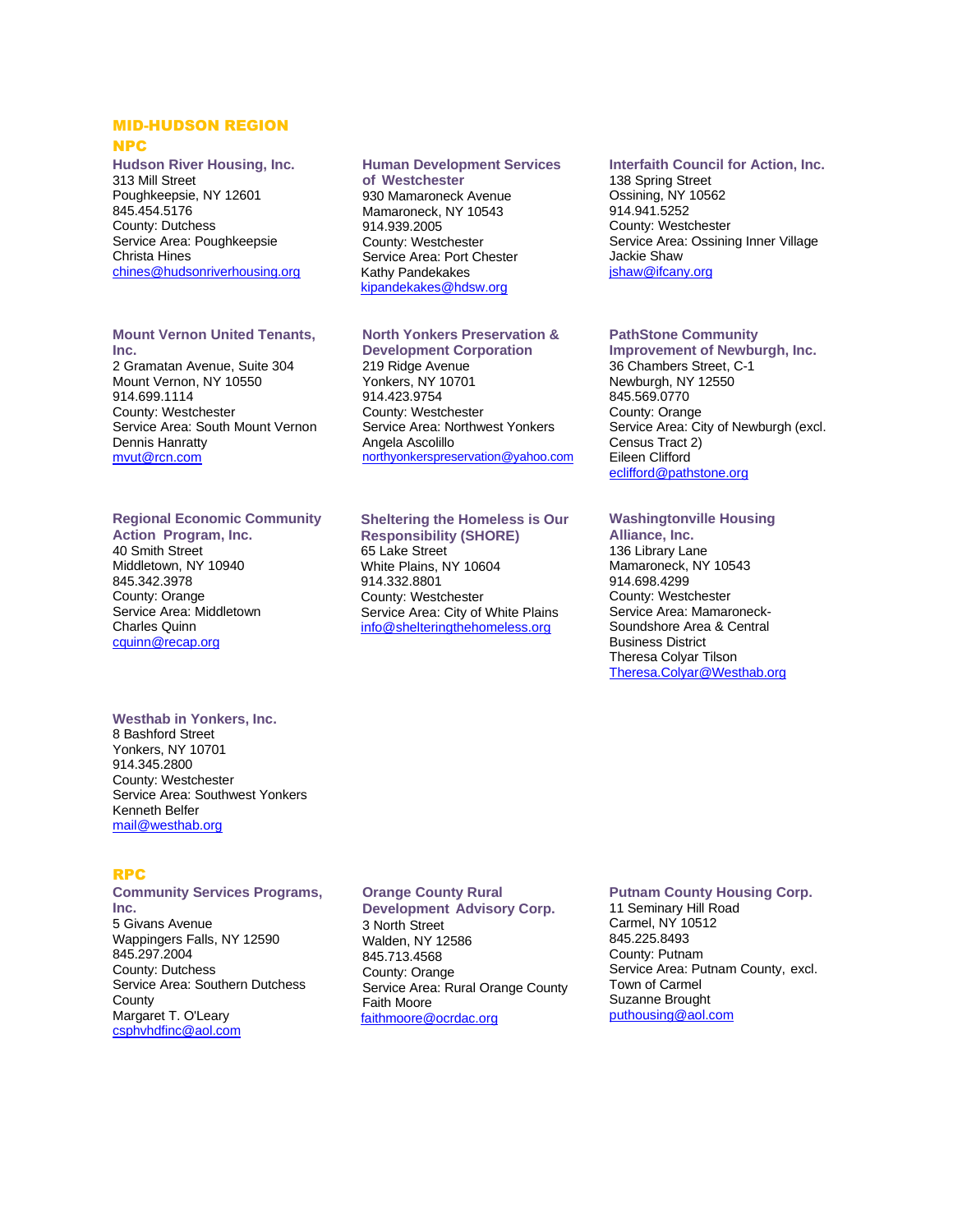#### **RUPCO, Inc.**

289 Fair Street Kingston, NY 12401 845.331.2140 County: Ulster Service Area: Ulster County Kevin O'Connor [koconnor@rupco.org](mailto:koconnor@rupco.org)

## MOHAWK VALLEY

#### NPC

**Utica Neighborhood Housing** 

**Services, Inc.** 1611 Genesee Street Utica, NY 13501 315.724.4197 County: Oneida Service Area: Corn Hill, East Utica Danielle Smith [dsmith@unhs.org](mailto:dsmith@unhs.org)

## RPC

#### **Fulton County Community**

**Heritage Corp.** 73 N Main Street, Suite 107 Gloversville, NY 12078 518.725.2114 County: Fulton Service Area: Fulton County David O. Henderson [fcchc@frontiernet.net](mailto:fcchc@frontiernet.net)

## **Schoharie County Rural**

**Preservation Corp.** 349 Mineral Springs Road Cobleskill, NY 12043 518.234.7604 County: Schoharie Service Area: Schoharie County, excl. Towns of Gilboa, Coneville, Jefferson Ronald S. Filmer, Jr. [rfscrpc@nycap.rr.com](mailto:rfscrpc@nycap.rr.com)

#### **Rural Sullivan Housing Corp.**

33 Lakewood Avenue Monticello, NY 12701 845.794.0348 County: Sullivan Service Area: Sullivan County Shari Trust [ruralsullivanhousing@hvc.rr.com](mailto:ruralsullivanhousing@hvc.rr.com)

## **The Preservation Company, Inc.**

1037 Main Street Peeksill, NY 10566 914.734.8928 County: Westchester Service Area: City of Peekskill Jeannette Phillips [jphillips@hrhcare.org](mailto:jphillips@hrhcare.org)

## **Mohawk Valley Community**

**Action Agency, Inc.** 9882 River Road Utica, NY 13502 315.624.9930 County: Oneida Service Area: Counties-Herkimer, Oneida Counties excl. Cities of Utica, Rome, New Hartford, Kirkland Amy Turner [aturner@mvcaa.com](mailto:aturner@mvcaa.com)

#### **Otsego Rural Housing**

**Assistance, Inc.** 709 River Street Cooperstown, NY 13326 607.286.7244 County: Otsego Service Area: Otsego County Timothy Peters tim@otsegoruralhousing.org

## NEW YORK REGION

#### NPC

**116 Street Block Association, Inc.** 55 East 115th Street, Suite 101 New York, NY 10029 212.860.4100 County: New York Service Area: East Harlem & El Barrio Hilda C. Vives-Vasquez [c.vives-](mailto:c.vives-vasquez@116blockassociation.com)[vasquez@116blockassociation.com](mailto:vasquez@116blockassociation.com)

**163rd Street Improvement Council, Inc.** 490 East 167th Street Bronx, NY 10456 917.819.8090 County: Bronx Service Area: Morrisania Cassandra G. Perry [cgperry@163council.org](mailto:cgperry@163council.org)

#### **Allen AME Neighborhood**

**Preservation & Development Corp.** 112-04 167th Street Jamaica, NY 11434 516.238.3639 County: Queens Service Area: Jamaica Donna Atmore-Dolly datmoredolly@allencnp.org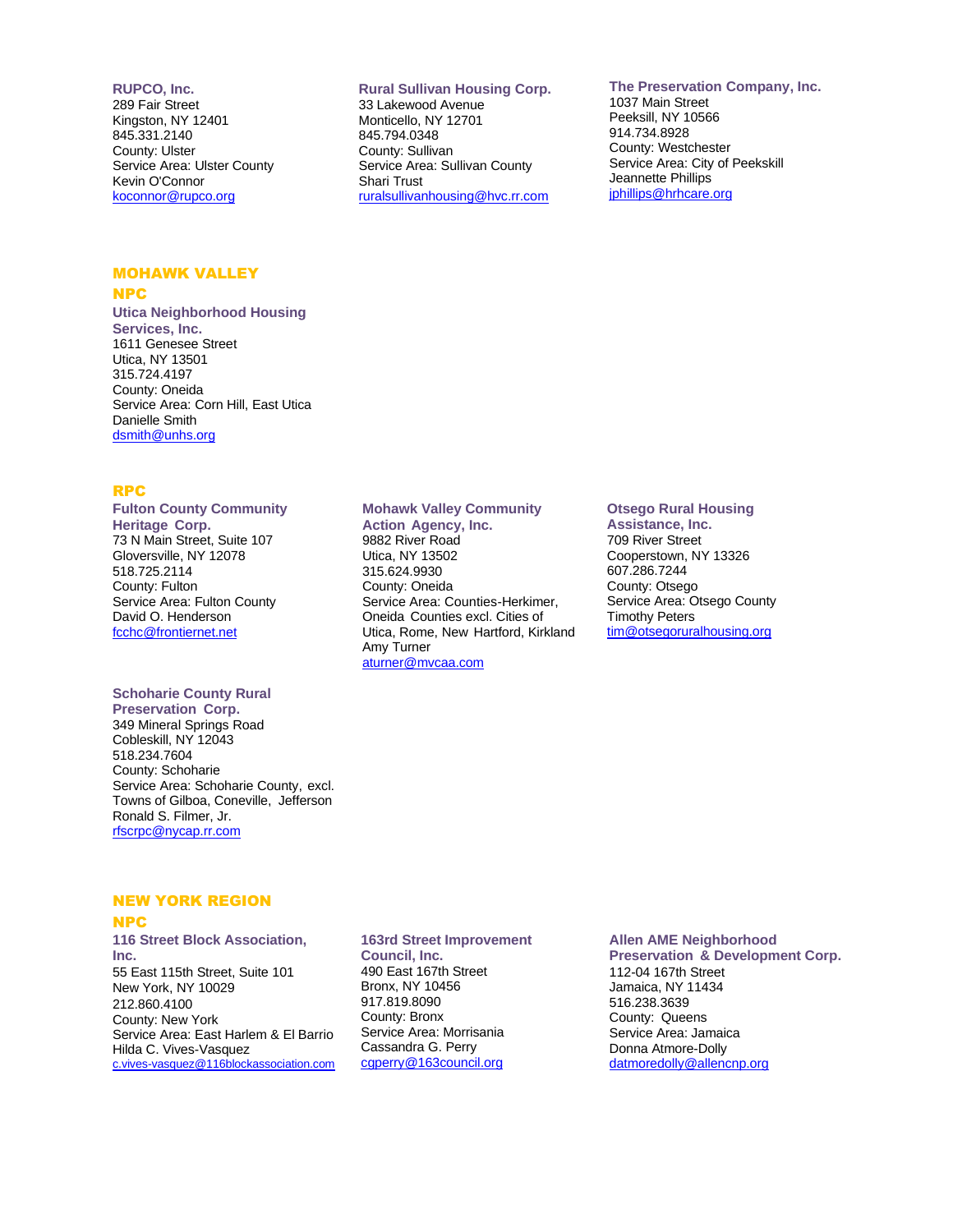#### **Astella Development Corp.**

1702 Mermaid Avenue Brooklyn, NY 11224 347.292.3060 County: Kings Service Area: Coney Island Janelle Farris jfarris@wearebcs.org

## **Brighton Neighborhood**

**Association, Inc.** 1002 Brighton Beach Avenue Brooklyn, NY 11235 718.891.0800 County: Kings Service Area: Brighton Beach Pat Singer [bnapsinger@aol.com](mailto:bnapsinger@aol.com)

## **Carroll Gardens Association, Inc.**

201 Columbia Street Brooklyn, NY 11231 718.243.9301 County: Kings Service Area: Redhook, Carroll Gardens, Columbia Street, Waterfront Vilma V. Heramia [vvheramia@cganyc.org](mailto:vvheramia@cganyc.org)

#### **Community League of the Heights**

500 W 159th Street New York, NY 10032 212.795.4779 County: New York Service Area: Washington Heights Yvonne Stennett [ystennett@cloth159.org](mailto:ystennett@cloth159.org)

## **Crown Heights Jewish**

**Community Council** 392 Kingston Avenue Brooklyn, NY 11225 718.771.9000 County: Kings Service Area: Crown Heights Rabbi Eli Cohen [ecohen@chjcc.org](mailto:ecohen@chjcc.org)

## **Downtown Manhattan**

#### **Community Development Corp.** 2 Allen Street, 7<sup>th</sup> Floor

New York, NY 10002 212.964.2288 County: New York Service Area: Chinatown/Lower Eastside Thomas Yu [thomas\\_yu@aafe.org](mailto:thomas_yu@aafe.org)

## **Astoria Restoration**

**Association, Inc.** 31-28 Ditmars Boulevard Astoria, NY 11105 718.726.0034 County: Queens Service Area: Ditmars/Astoria Catherine Piecora [cmpiecora@aol.com](mailto:cmpiecora@aol.com)

## **Bronx Neighborhood Housing**

**Services CDC, Inc.** 1451 East Gun Hill Road, 2nd Floor Bronx, NY 10469 718.881.1180 County: Bronx Service Area: Williamsbridge Oscar J. Morillo [o.morillo@bronxnhs.org](mailto:o.morillo@bronxnhs.org)

## **Central Astoria Local**

**Development Coalition, Inc.** 25-69 38th Street Astoria, NY 11103 718.728.7820 County: Queens Service Area: Central Astoria Marie Torniali [centralastoria@aol.com](mailto:centralastoria@aol.com)

## **Community Organization of**

**Southern Brooklyn, Inc.** 4006 18th Avenue Brooklyn, NY 11218 718.435.1300 County: Kings Service Area: Borough Park Rabbi Avrohom Jaffe [ajaffe@sbcony.org](mailto:ajaffe@sbcony.org)

#### **Cypress Hills Local Development**

**Corp.** 625 Jamaica Avenue Brooklyn, NY 11208 718.647.2800 County: Kings Service Area: Cypress Hills, Highland Michelle Neugebauer [michellen@cypresshills.org](mailto:michellen@cypresshills.org)

## **East New York Urban Youth**

**Corps, Inc.** 539 Alabama Avenue Brooklyn, NY 11207 347.770.9601 County: Kings Service Area: East New York Gregory Colimon [GColimon@enyuychdfc.com](mailto:GColimon@enyuychdfc.comn)

## **Belmont Arthur Avenue Local**

**Development Corp.** 660 East 183rd Street Bronx, NY 10458 718.295.2882 County: Bronx Service Area: Belmont Consolato Cicciu [Jcicciu@belmontarthur.com](mailto:Jcicciu@belmontarthur.com)

#### **Brooklyn Neighborhood**

**Improvement Association, Inc.** 465 Sterling Place Brooklyn, NY 11238 718.773.4116 County: Kings Service Area: Crown Hts, Prospect Hts Yahya O. Raji [yraj162@gmail.com](mailto:yraj162@gmail.com)

## **Clinton Housing Development**

**Company, Inc.** 403 West 40th Street New York, NY 10018 212.967.1644 County: New York Service Area: Clinton Joe Restuccia [jrestuccia2@clintonhousing.org](mailto:jrestuccia2@clintonhousing.org)

## **Cooper Square CD Committee &**

**Businessmen's Association, Inc.** 61 East 4th Street New York, NY 10003 212.228.8210 County: New York Service Area: Lower East Side Steve Herrick [steveh@coopersquare.org](mailto:steveh@coopersquare.org)

## **Ecumenical Community**

**Development Organization** 443 West 125th Street New York, NY 10027 212.678.0037 County: New York Service Area: West & Central Harlem Janice C. Berthoud [jberthoud@ecdo.org](mailto:jberthoud@ecdo.org)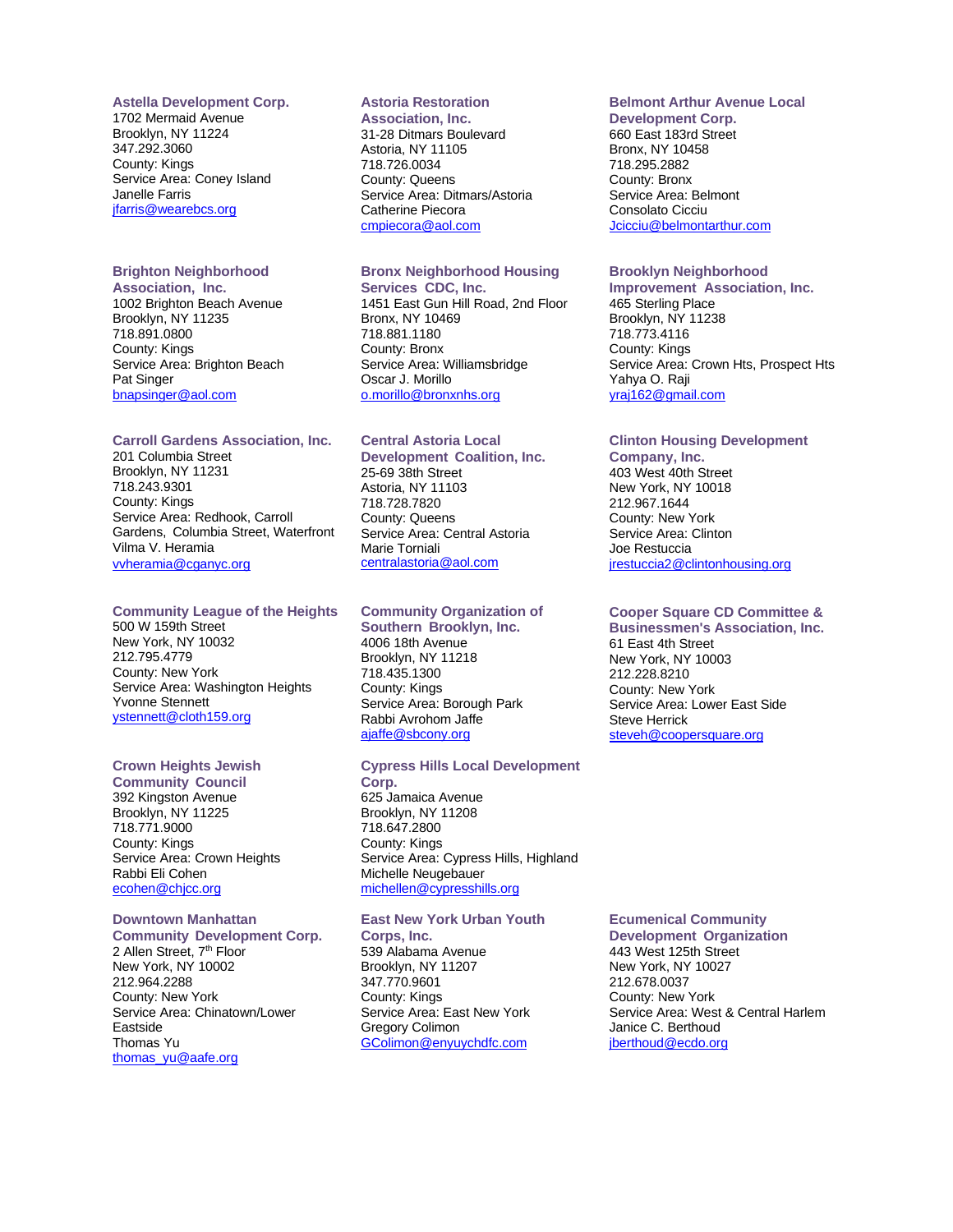#### **El Barrio's Operation Fight-Back**

413 East 120th Street New York, NY 10035 212.410.7900 County: New York Service Area: East Harlem/El Barrio

## **Erasmus Neighborhood**

**Federation, Inc.** 814 Rogers Avenue Brooklyn, NY 11226 718.462.7700 County: Kings Service Area: East Flatbush Yves Vilus [yves.vilus@erasmusfederation.org](mailto:yves.vilus@erasmusfederation.org)

## **Fordham-Bedford Housing Corp.**

2751 Grand Concourse Bronx, NY 10468 718.367.3200 County: Bronx Service Area: Fordham-Bedford John M. Reilly [jreilly@fordham-bedford.org](mailto:jreilly@fordham-bedford.org)

## **Greater Sheepshead Bay**

**Development Corp.** 1851 Marine Parkway Brooklyn, NY 11234 718.332.0582 County: Kings Service Area: Sheepshead Bay Ellen Susnow [gsbdcorp@aol.com](mailto:gsbdcorp@aol.com)

## **Housing & Family Services of**

**Greater New York, Inc.** 415 Albemarle Road Brooklyn, NY 11218 718.435.7585 County: Kings Service Area: Ocean Parkway, Midwood Junction Larry Jayson [ljayson@brooklynhousing.org](mailto:ljayson@brooklynhousing.org)

#### **LDC of Crown Heights, Inc.**

230 Kingston Avenue Brooklyn, NY 11213 718.467.8800 County: Kings Service Area: Crown Heights Val A. Henry vhenry@ldcch.org

#### **Margert Community Corp.**

325 Beach 37th Street Far Rockaway, NY 11691 718.471.3724 County: Queens Service Area: Far Rockaway/ Edgemere Joseph G. Barden [jgb@nyct.net](mailto:jgb@nyct.net)

#### **Fifth Avenue Committee, Inc.** 621 DeGraw Street Brooklyn, NY 11217 718.237.2017 County: Kings Service Area: Lower Park Slope Michelle de la Uz [mdelauz@fifthave.org](mailto:mdelauz@fifthave.org)

#### **Good Old Lower East Side, Inc.**

169 Avenue B New York, NY 10009 212.533.2541 County: New York Service Area: Lower East Side Damaris Reyes dreyes@goles.org

## **Hellgate Management Corp.**

413 East 120th Street New York, NY 10035 212.410.7707 County: New York Service Area: East Harlem Raul Russi [rr](mailto:rrodriguez@promesa.org)ussi@acacianetwork.org

#### **Housing Conservation**

**Coordinators, Inc.** 777 10<sup>th</sup> Avenue New York, NY 10019 212.541.5996 County: New York Service Area: Clinton Leslie Thorpe [lthrope@hcc-nyc.org](mailto:lthrope@hcc-nyc.org)

#### **Lower East Side Coalition**

**Housing Development, Inc.** 717 East 9th Street New York, NY 10009 212.677.4772 County: New York Service Area: Lower East Side Vera I. Rosario [vrosario@lescoalition.org](mailto:koneale@leschd.org)

#### **MBD Community Housing Corp.**

1789 Southern Boulevard Bronx, NY 10460 718.842.0256 County: Bronx Service Area: Crotona Park East Derrick A. Lovett [dlovett@mbdhousing.org](mailto:dlovett@mbdhousing.org)

## **Flatbush Development Corp.**

1616 Newkirk Avenue Brooklyn, NY 11226 718.859.3800 County: Kings Service Area: Flatbush Robin Redmond [rredmond@fdconline.org](mailto:rredmond@fdconline.org)

#### **Greater Ridgewood Restoration Corp.**

68-56 Forest Avenue Ridgewood, NY 11385 718.366.8721 County: Queens Service Area: Ridgewood, Maspeth, Glendale, Middle Village Angela Mirabile [angelam@ridgewoodrestoration.org](mailto:angelam@ridgewoodrestoration.org)

#### **Hope Community, Inc.**

174 East 104th Street New York, NY 10029 212.860.8821 County: New York Service Area: East Harlem/El Barrio Walter M. Roberts [wroberts@hopeci.org](mailto:wroberts@hopeci.org)

#### **Jewish Community Council of the**

**Rockaway Peninsula** 1525 Central Avenue Far Rockaway, NY 11691 718.327.7755 County: Queens Service Area: Far Rockaway [info@jccrp.org](mailto:info@jccrp.org)

#### **Manhattan Valley**

**Development Corp.** 73 West 108th Street New York, NY 10025 212.678.4410 County: New York Service Area: Manhattan Valley Robin Pace [rpace@mvdc.org](mailto:rpace@mvdc.org)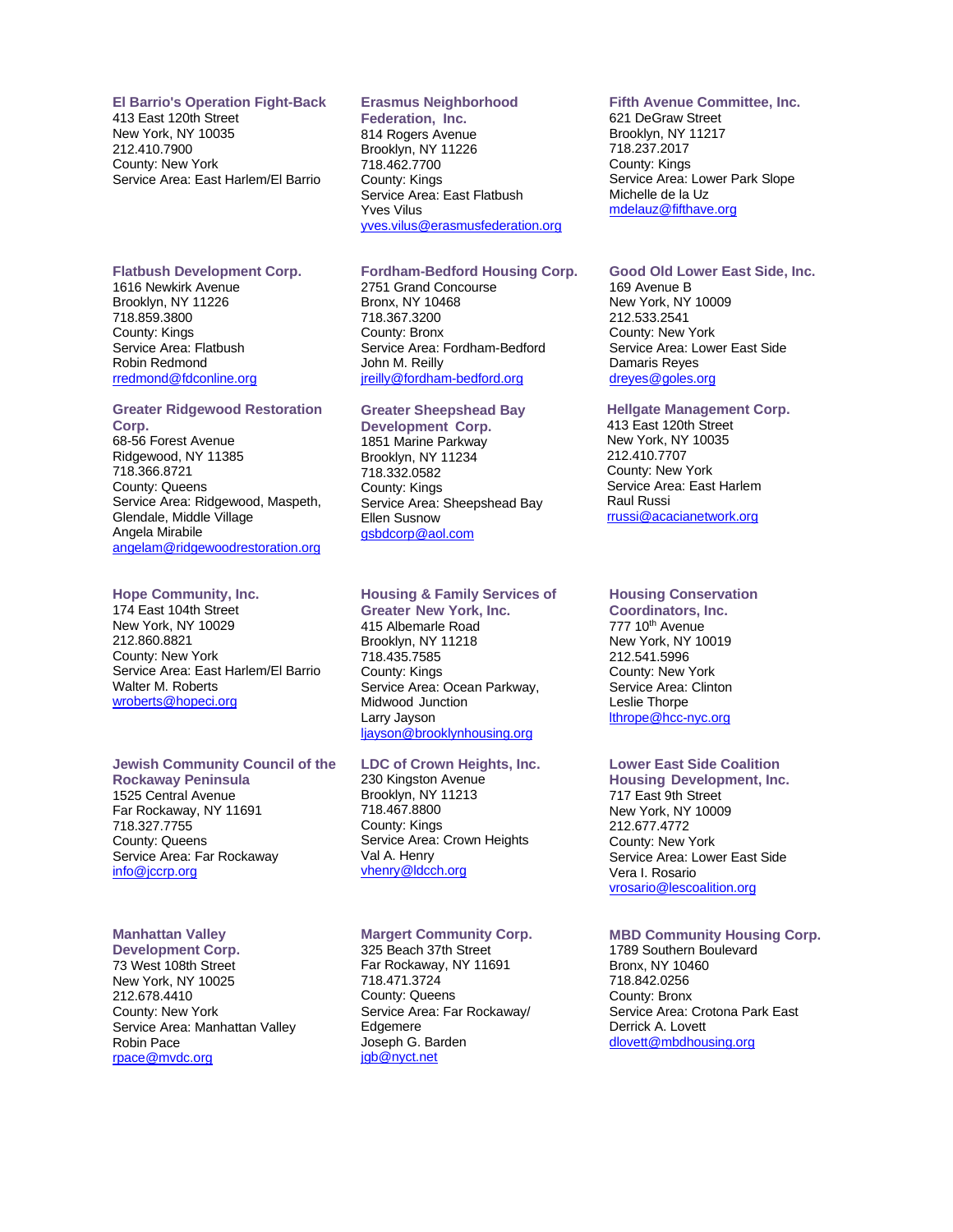#### **Mid-Bronx Senior Citizens Council**

900 Grand Concourse Bronx, NY 10451 718.588.8200 County: Bronx Service Area: Grand Concourse Jeanette Puryear [jpuryear@midbronx.org](mailto:jpuryear@midbronx.org)

## **Morrisania Revitalization**

**Corporation, Inc.** 576B East 165th Street Bronx, NY 10456 718.589.7858 County: Bronx Service Area: Morrisania Paul Moore [Paul.Moore@mrcbx.org](mailto:Paul.Moore@mrcbx.org)

## **Neighborhood Housing**

**Services of Brooklyn CDC, Inc.** 2806 Church Avenue Brooklyn, NY 11226 718.469.4679 County: Kings Service Area: East Flatbush Tonya Ores [TOres@nhsbrooklyn.org](mailto:TOres@nhsbrooklyn.org)

#### **Neighborhood Housing Services**

**of Staten Island, Inc.** 192 Corson Avenue Staten Island, NY 10301 718.313.4890 County: Richmond Service Area: West Brighton Alfred Gill Jr. [agill@nhsofsi.org](mailto:agill@nhsofsi.org)

## **North Brooklyn Development**

**Corp.** 148-150 Huron Street Brooklyn, NY 11222 718.389.9044 County: Kings Service Area: Greenpoint Richard Mazur [nbdc126@aol.com](mailto:nbdc126@aol.com)

#### **Northwest Bronx Community**

**& Clergy Coalition** 103 East 196th Street Bronx, NY 10468 718.584.0515 County: Bronx Service Area: Northwest Bronx Sandra Lobo [sandra.lobo@northwestbronx.org](mailto:sandra.lobo@northwestbronx.org)

## **Midwood Development Corp.**

1416 Avenue M, Suite 201 Brooklyn, NY 11230 718.376.0999 County: Kings Service Area: Midwood Lucia Rivieccio lrivieccio@middev.org

## **Mount Hope Housing**

**Company, Inc.** 2003-05 Walton Avenue Bronx, NY 10453 718.583.7017 County: Bronx Service Area: Mount Hope Fritz G. Jean [fritzgjean@aol.com](mailto:fritzgjean@aol.com)

#### **Neighborhood Housing Services**

**of Jamaica, Inc.** 89-70 162nd Street Jamaica, NY 11432 718.291.7400 County: Queens Service Area: Jamaica Lori Miller [Lori.Miller@nhsj.org](mailto:Lori.Miller@nhsj.org)

#### **Neighborhood Initiatives**

**Development Corp.** 2160 Matthews Avenue Bronx, NY 10462 718.231.9800 County: Bronx Service Area: Northeast Bronx William Foster [wfoster@nidcny.org](mailto:wfoster@nidcny.org)

## **Northern Manhattan**

**Improvement Corp.** 45 Wadsworth Avenue New York, NY 10033 212.822.8300 County: New York Service Area: Washington Heights, Inwood Maria Lizardo [marializardo@nmic.org](mailto:marializardo@nmic.org)

## **Northwest Queens**

**Housing Corp.** 27-40 Hoyt Avenue South Astoria, NY 11105 212.840.8005 County: Queens Service Area: Astoria Stacy Bliagos [sbliagos@hanac.org](mailto:sbliagos@hanac.org)

#### **Mobilization for Justice, Inc.**

100 William Street, 6th Floor New York, NY 10038 212.417.3755 County: New York Service Area: Lower East Side Tiffany Liston tliston@mfjlegal.org

## **Neighborhood Association for**

**Intercultural Affairs** 1075 Grand Concourse Bronx, NY 10452 718.538.3344 County: Bronx Service Area: Morrisania, High Bridge Elvira Barone [ebarone@naicany.org](mailto:ebarone@naicany.org)

#### **Neighborhood Housing Services**

**of Queens CDC, Inc.** 60-20 Woodside Avenue, Lower Woodside, NY 11377 718.457.1017 County: Queens Service Area: Corona, Elmhurst, & Jackson Heights Yoselin Genao-Estrella [yestrella@nhsofqueens.org](mailto:yestrella@nhsofqueens.org)

## **Neighbors Helping Neighbors, Inc.**

621 DeGraw Street Brooklyn, NY 11217 718.237.2017 County: Kings Service Area: Sunset Park/South Slope Michelle De La Uz [mdelauz@fifthave.org](mailto:mdelauz@fifthave.org)

#### **Northfield Community LDC of**

**Staten Island** 160 Heberton Avenue Staten Island, NY 10302 718.442.7351 County: Richmond Service Area: Port Richmond Joan Catalano [northfieldldc.jcat17@gmail.com](mailto:northfieldldc.jcat17@gmail.co)

#### **Nuevo El Barrio Para La Rehab De La Vivienda Y La Economia**

18 East 116th Street New York, NY 10029 212.427.0555 County: New York Service Area: East Harlem Roberto Anazagasti [ranerve1@aol.com](mailto:ranerve1@aol.com)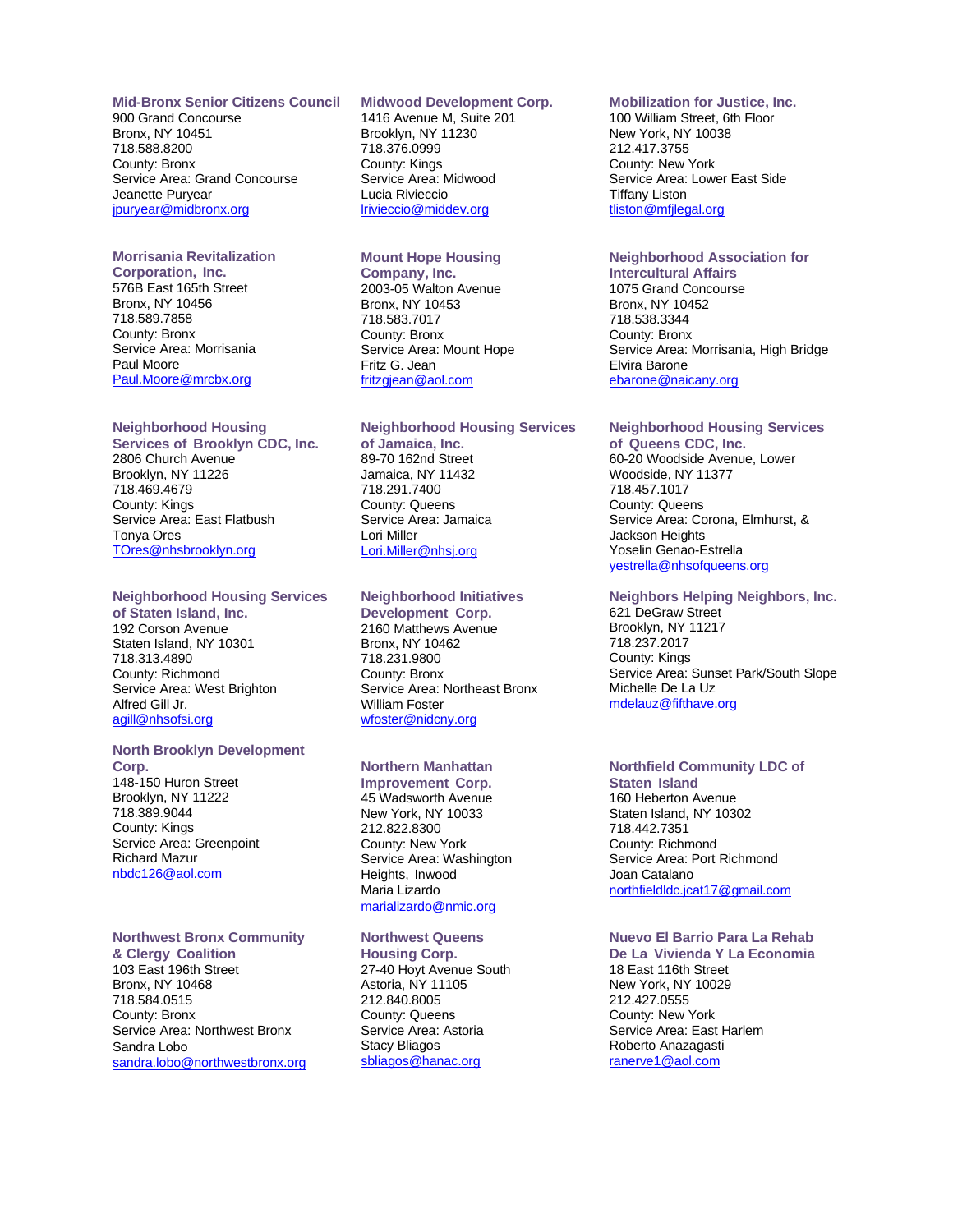## **Ocean Parkway Community**

**Development Corp.** 4006 18th Avenue Brooklyn, NY 11218 718.435.1300 County: Kings Service Area: Kensington, Ocean Parkway Rabbi Avrohom Jaffe [ajaffe@sbcony.org](mailto:ajaffe@sbcony.org)

#### **Rockaway Development &**

**Revitalization Corp.** 1920 Mott Avenue Far Rockaway, NY 11691 718.327.5300 County: Queens Service Area: Rockaway Peninsula, Broad Channel Kevin W. Alexander [kalexander@rdrc.org](mailto:kalexander@rdrc.org)

## **Southside United HDFC**

434 South 5th Street Brooklyn, NY 11211 718.387.3600 County: Kings Service Area: Southside, Williamsburg Juan Ramos [jramos@lossures.org](mailto:jramos@lossures.org)

#### **United Jewish Council of the East Side, Inc.**

465 Grant Street, 4<sup>th</sup> Floor New York, NY 10002 212.233.6037 County: New York Service Area: Lower East Side Betsy Jacobson [bjacobson@ujces.org](mailto:bjacobson@ujces.org)

## **West Harlem Group**

**Assistance, Inc.** 1652 Amsterdam Avenue New York, NY 10031 212.862.1399 County: New York Service Area: West Harlem, Hamilton Heights Donald C. Notice [dnotice@whgainc.org](mailto:dnotice@whgainc.org)

**Woodside On the Move, Inc.** 5123B Queens Boulevard Woodside, NY 11377 718.476.8449 County: Queens Service Area: Woodside Michael J. Vaz [mvaz@woodsideonthemove.org](mailto:mvaz@woodsideonthemove.org)

## **Pratt Area Community Council**

1000 Dean Street, Suite 420 Brooklyn, NY 11238 718.522.2613 County: Kings Service Area: Clinton Hill/Fort Greene Bernell Grier [bernell\\_grier@impacctbk.org](mailto:bernell_grier@impacctbk.org)

#### **SEBCO Development, Inc.**

885 Bruckner Boulevard Bronx, NY 10459 718.617.2800 County: Bronx Service Area: Hunts Point, Aldus, Longwood Salvatore Gigante [sgigante@sebcodevelopment.org](mailto:sgigante@sebcodevelopment.org)

## **St. Nicks Alliance Corp.**

2 Kingsland Avenue Brooklyn, NY 11211 718.388.5454 County: Kings Service Area: Central Williamsburg, Green Point Michael Rochford [mrochford@stnicksalliance.org](mailto:mrochford@stnicksalliance.org)

#### **Washington Heights Inwood Preservation and**

**Restoration Corp.** 121 Bennett Avenue, Suite 11A New York, NY 10033 212.568.5450 County: New York Service Area: Washington Hts, Inwood Deborah Hes [dhes@jccwhi.com](mailto:dhes@jccwhi.com)

## **West Side Federation for Senior**

**and Supportive Housing, Inc.** 2345 Broadway New York, NY 10024 212.721.6032 County: New York Service Area: Upper Westside Paul R. Freitag [pfreitag@wsfssh.org](mailto:pfreitag@wsfssh.org)

## **Richmond Senior Services, Inc.**

192 Corson Avenue Staten Island, NY 10301 718.816.1811 County: Richmond Service Area: North Shore Alfred Gill [agill@rsssi.org](mailto:agill@rsssi.org)

#### **Sinergia, Inc.**

2082 Lexington Avenue New York, NY 10035 212.643.2840 County: New York Service Area: Manhattan Valley, Central and East Harlem Donald Lash [dlash@sinergiany.org](mailto:dlash@sinergiany.org)

## **Strycker's Bay Neighborhood**

**Council** 105 West 86th Street #323 New York, NY 10024 212.874.7272 County: New York Service Area: Upper West Side Kelley Williams [kwilliams@westsidecommons.org](mailto:kwilliams@westsidecommons.org)

#### **West Bronx Housing &**

**Neighborhood Resources Center, Inc.** 220 E 204th Street, Suite A Bronx, NY 10458 718.798.0929 County: Bronx Service Area: Community Districts 5, 7 Joshua Stephenson [jstephenson@bjcconline.org](mailto:jstephenson@bjcconline.org)

## **Wilson Major Morris**

**Community Center, Inc.** 459 West 152nd Street New York, NY 10031 212.234.4661 County: New York Service Area: Hamilton Heights Patricia Wilson [wmmcc152@twcmetrobiz.com](mailto:wmmcc152@twcmetrobiz.com)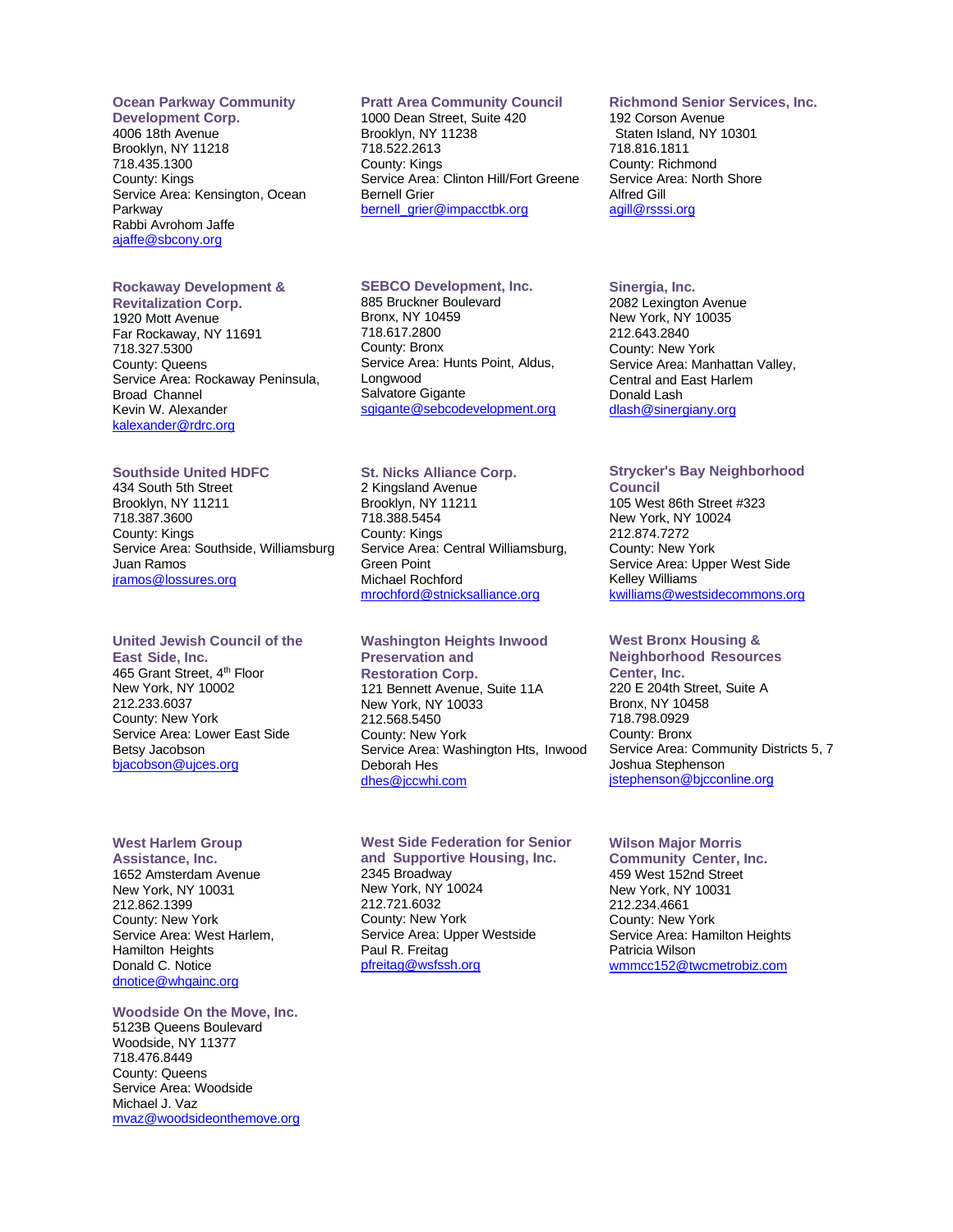## NORTH COUNTRY REGION NPC

**Neighbors of Watertown, Inc.** 112 Franklin Street Watertown, NY 13601 315.782.8497 County: Jefferson Service Area: Watertown Reginald J. Schweitzer [reg@neighborsofwatertown.com](mailto:reg@neighborsofwatertown.com)

## RPC

## **Clayton Improvement**

**Association, Ltd.** 913 Strawberry Lane Clayton, NY 13624 315.686.3212 County: Jefferson Service Area: Towns of Alexandria, Antwerp, Cape Vincent, Clayton, Leray, Orleans, Pamelia, Philadelphia, Teresa, Wilna; 1000 Islands Area Kristi Dippel [kristi@clayton-improvement.com](mailto:kristi@clayton-improvement.com)

## **Frontier Housing Corp.**

321 Lakeview Drive Dexter, NY 13634 315.639.3940 County: Jefferson Service Area: Town of Brownville info@frontierhousingcorporation.com

## **North Country Affordable**

**Housing, Inc.** 118 Franklin Street Watertown, NY 13601 315.785.8684 County: Jefferson Service Area: Fort Drum Impact Area of Jefferson, St. Lawrence and Lewis Counties Reginald J. Schweitzer [reg@neighborsofwatertown.com](mailto:reg@neighborsofwatertown.com)

## **Snow Belt Housing Company, Inc.**

7500 South State Street Lowville, NY 13367 315.376.2639 County: Lewis Service Area: Lewis County Cheryl L. Shenkle-O'Neill [cheryl@snowbelt.org](mailto:cheryl@snowbelt.org)

## **Franklin County Community**

**Housing Council, Inc.** 337 West Main Street Malone, NY 12953 518.483.5934 County: Franklin Service Area: Franklin County excl. St. Regis Indian Reservation Eileen Gillen [egillen@thefcchc.com](mailto:egillen@thefcchc.com)

## **Housing Assistance Program**

**of Essex County, Inc.** P.O. Box 157 Elizabethtown, NY 12932 518.873.6888 County: Essex Service Area: Essex County Bruce Misarski [bruce@hapec.org](mailto:bruce@hapec.org)

## **PRIDE of Ticonderoga, Inc.**

111 Montcalm Street Ticonderoga, NY 12883 518.585.6366 County: Essex Service Area: Town of Ticonderoga, Counties -Northern Washington & Warren Elisha Bartlett [executive.director@prideofticonderoga.](mailto:executive.director@prideofticonderoga.org) [org](mailto:executive.director@prideofticonderoga.org)

#### **St. Lawrence County Housing**

**Council, Inc.** 19 Main Street Canton, NY 13617 315.386.8576 County: St. Lawrence Service Area: St. Lawrence County Annette Bowman [abowman@slchc.org](mailto:abowman@slchc.org)

## **Friends of the North Country, Inc.**

1387 Hardscrabble Road Cadyville, NY 12918 518.293.5045 County: Essex and Clinton Service Area: Towns of Chesterfield, Ausable, Jay, Black Brook; Village of Keeseville Melissa Furnia [mfurnia@friendsofthenorthcountry.org](mailto:mfurnia@friendsofthenorthcountry.org)

## **Mohawk Indian Housing Corp.**

188 McGee Road Akwesasne, NY 13655 518.358.4860 County: Franklin Service Area: St. Regis Indian Reservation, Rooseveltown, Massena Mary Jo Terrance [mjterrance@mohawkhousing.org](mailto:mjterrance@mohawkhousing.org)

#### **RPC of Clinton County, Inc.**

48 Ganong Drive, Suite 1 Saranac, NY 12981 518.293.7569 County: Clinton Service Area: Clinton County Laura Lacey Curler [laura@clintonrpc.org](mailto:laura@clintonrpc.org)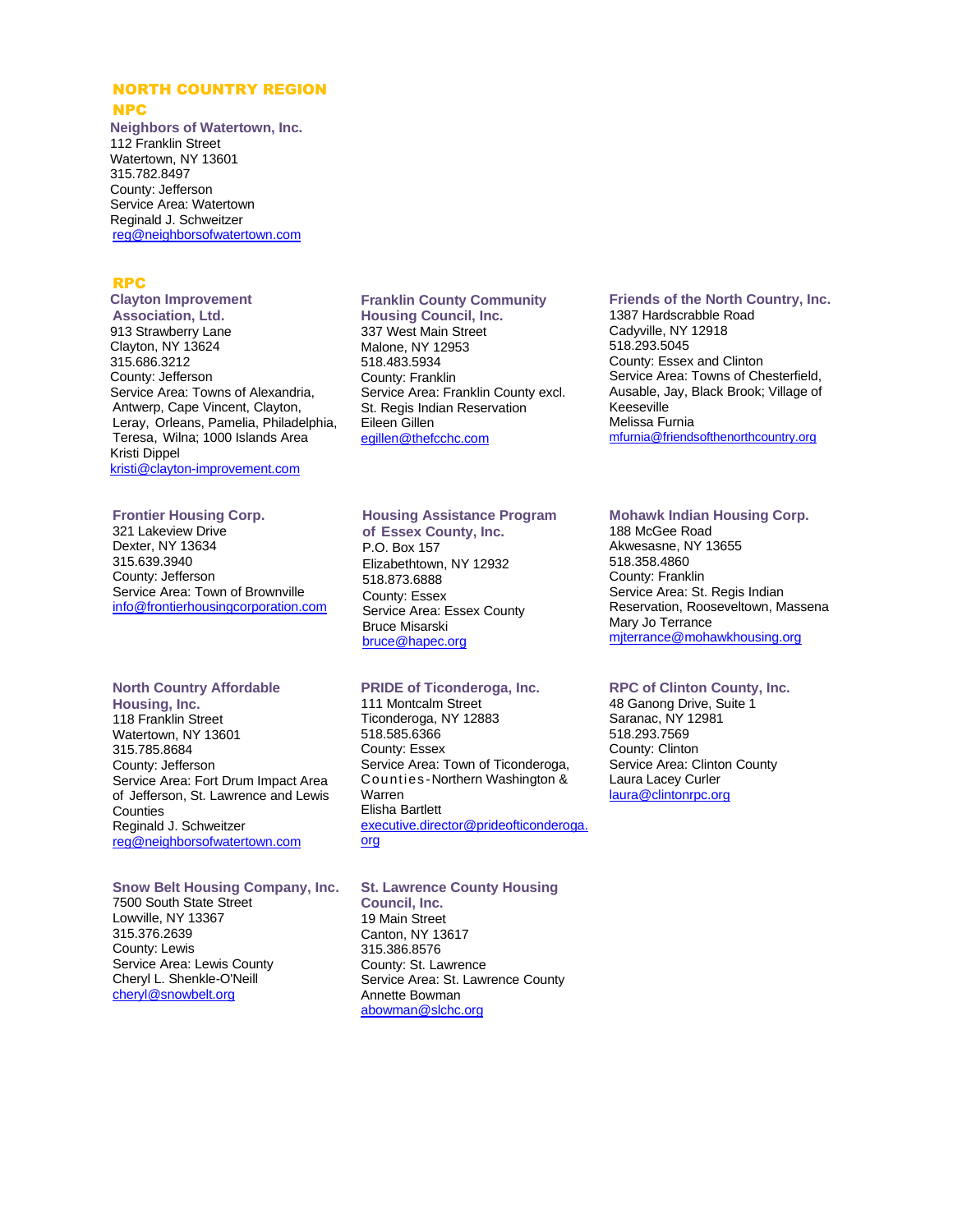## SOUTHERN TIER REGION NPC

## **First Ward Action Council, Inc.** 167 Clinton Street

Binghamton, NY 13905 607.772.2850 County: Broome Service Area: First Ward Jerry Willard [fwac@firstwardaction.org](mailto:fwac@firstwardaction.org)

#### **Near Westside Neighborhood**

**Association, Inc.** 353 Davis Street Elmira, NY 14901 607.733.4924 County: Chemung Service Area: Elmira nearwestsidenainc@gmail.com

## **Ithaca Neighborhood**

**Housing Services, Inc.** 115 West Clinton Street Ithaca, NY 14850 607.277.4500 County: Tompkins Service Area: Northside, Southside, West Hill, Fall Creek, South Hill Johanna B. Anderson [janderson@ithacanhs.org](mailto:janderson@ithacanhs.org)

## **Metro Interfaith Housing**

**Management Corp.** 21 New Street Binghamton, NY 13903 607.772.6766 County: Broome Service Area: South End Laura D. Rhinehart [metrolauri@aol.com](mailto:metrolauri@aol.com)

## RPC

**Better Housing for Tompkins County, Inc.** 115 West Clinton St. Ithaca, NY 14850 607.277.4500 County: Tompkins Service Area: Tompkins County, excl. Ithaca, Lansing & East Cayuga Hts Johanna B. Anderson [janderson@ithacanhs.org](mailto:janderson@ithacanhs.org)

#### **M-ARK Project, Inc.**

P.O. Box 516 Arkville, NY 12406 845.586.3500 County: Delaware Service Area: Towns of Andes, Bovina, Middletown, Roxbury; Villages of Margaretville, Fleischmanns, Arkville Katie Camillone [katie@markproject.org](mailto:katie@markproject.org)

#### **Tioga Opportunities, Inc.**

9 Sheldon Guile Blvd. Owego, NY 13827 607.687.0707 County: Tioga Service Area: Tioga **County** Maureen Abbott [mabbott@tiogaopp.org](mailto:mabbott@tiogaopp.org)

## **Community Progress, Inc.**

147 East 2nd Street Corning, NY 14830 607.962.3506 County: Steuben Service Area: Chemung, Schuyler, Southeastern Steuben Julie Chevalier [juliec@communityprogressinc.com](mailto:juliec@communityprogressinc.com)

## **SEPP, Inc.**

53 Front Street Binghamton, NY 13905 607.723.8989 County: Broome Service Area: Broome County (Rural Towns and Villages) John Bernardo [jbernado@seppmanagement.com](mailto:jbernado@seppmanagement.com)

#### **Western Catskills Community Revitalization Council, Inc.** 125 Main Street, Suite A Stamford, NY 12167 607.652.2823 County: Delaware Service Area: Eastern Delaware, Western Greene & Southern Schoharie Counties Linda Stratigos [lstratigos@westerncatskills.org](mailto:lstratigos@westerncatskills.org)

## **Delaware Opportunities, Inc.**

35430 State Highway 10 Hamden, NY 13782 607.746.1600 County: Delaware Service Area: Delaware County Shelly Bartow sbartow@delop.org

#### **Steuben Churchpeople Against Poverty (AKA Arbor Housing & Development)** 26 Bridge Street Corning, NY 14830 607.776.7664 County: Steuben Service Area: Steuben County Susan Bull [sbull@arbordevelopment.org](mailto:sbull@arbordevelopment.org)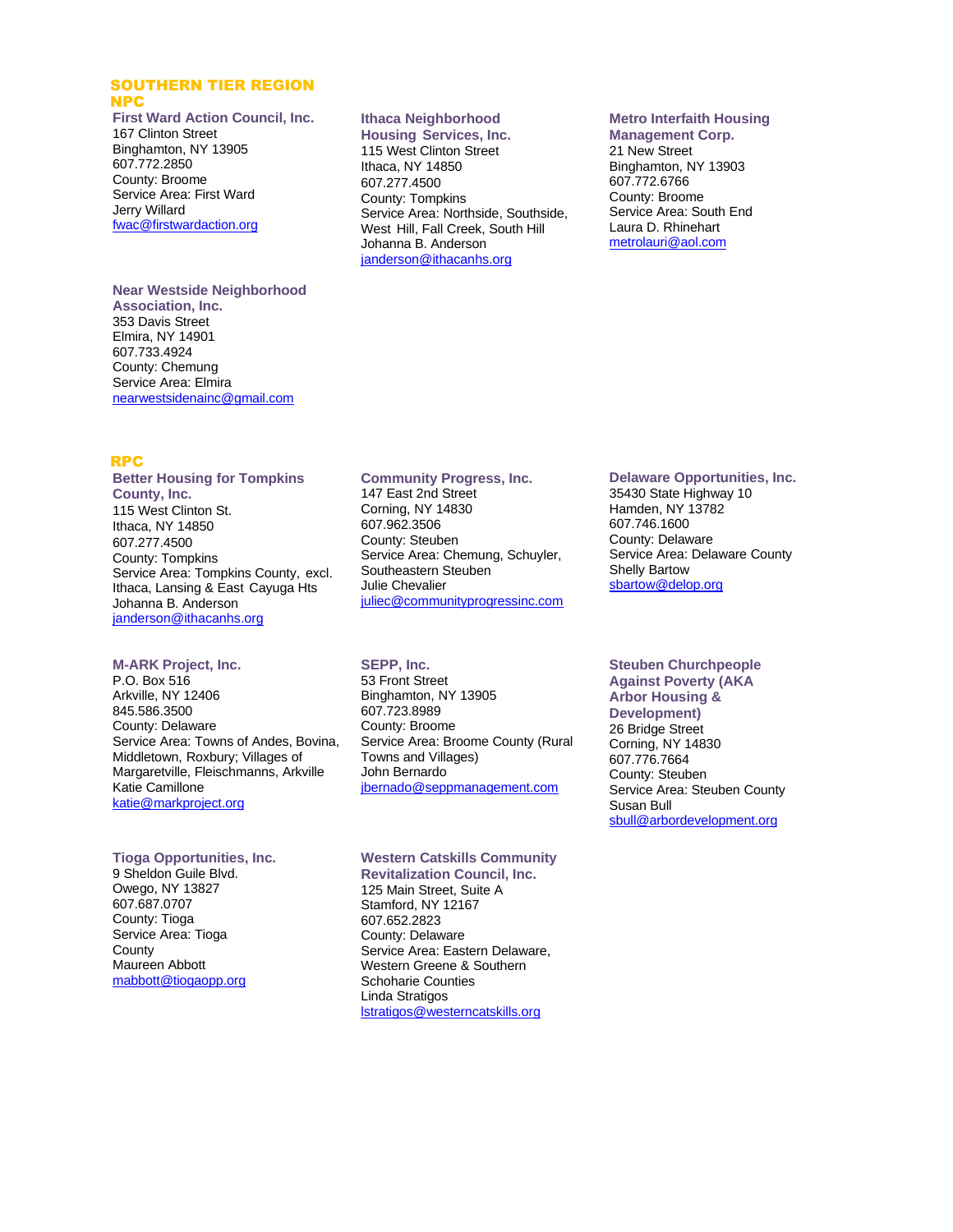## WESTERN NEW YORK REGION NPC

**Black Rock-Riverside Neighborhood Housing Services, Inc.** 1943 Niagara Street Buffalo, NY 14207 716.877.3910 County: Erie Service Area: Black Rock, Riverside, Grant-Amherst Jerome M. Nagy [jnagy@communitypartners.org](mailto:jnagy@communitypartners.org)

#### **Citizens Alliance, Inc.**

836 East Delavan Avenue Buffalo, NY 14215 716.597.0262 County: Erie Service Area: Delevan-Grider Cornelius Johnson Jr. [c\\_alliance836@yahoo.com](mailto:c_alliance836@yahoo.com)

## **Heart of the City**

**Neighborhoods, Inc.** 191 North Street, Suite 1 Buffalo, NY 14217 716.882.7661 County: Erie Service Area: Downtown, Near East Side & Lower West Side of Buffalo Stephanie J. Simeon [s.simeon@hocn.org](mailto:s.simeon@hocn.org)

## **Lt. Col. Matt Urban Human**

**Services Center of WNY** 1081 Broadway Buffalo, NY 14212 716.893.7222 County: Erie Service Area: Broadway-Fillmore Alissa Venturini [aventurini@urbanctr.org](mailto:aventurini@urbanctr.org)

## **Old 1st Ward Community**

**Association, Inc.** 62 Republic Street Buffalo, NY 14204 716.856.8613 County: Erie Service Area: Old First Ward Patrick Gormley [director@old1stward.org](mailto:director@old1stward.org)

## **Broadway-Fillmore**

**Neighborhood Housing Services, Inc.** 780 Fillmore Avenue Buffalo, NY 14212 716.852.3130 County: Erie Service Area: Fillmore Stephen Karnath [skarnath@780fillmore.org](mailto:skarnath@780fillmore.org)

## **Citizens Opportunity for**

**Development & Equality, Inc.** 411 Winsor Street Jamestown, NY 14701 716.664.2044 County: Chautauqua Service Area: Northeast and North River Christopher Jock [cjock@code-inc.org](mailto:cjock@code-inc.org)

## **Hispanos Unidos De Buffalo, Inc.**

254 Virginia Street Buffalo, NY 14201 716.856.7110 County: Erie Service Area: Lower Westside Eugenio Russi [erussi@hubwny.org](mailto:erussi@hubwny.org)

## **Neighborhood Housing**

**Services of South Buffalo, Inc.** 1937 South Park Avenue Buffalo, NY 14220 716.823.3630 County: Erie Service Area: South Buffalo Shyrl L. Duderwick [sduderwick@nhssouthbuffalo.org](mailto:sduderwick@nhssouthbuffalo.org)

## **University District Community**

**Development Association, Inc.** 3242 Main Street Buffalo, NY 14214 716.832.1010 County: Erie Service Area: Kensington-Bailey Roseann Scibilia [r.scibilia@udcda.org](mailto:r.scibilia@udcda.org)

## **Center City Neighborhood**

**Development Corp.** 1824 Main Street Niagara Falls, NY 14305 716.282.3738 County: Niagara Service Area: Center City, South End Save Soles [dsoles@centercitynf.org](mailto:dsoles@centercitynf.org)

## **Ellicott District Community**

**Development, Inc.** 644 William Street Buffalo, NY 14206 716.856.3262 County: Erie Service Area: Emslie-Johnson Erma Brown [ellicottcdc644@aol.com](mailto:ellicottcdc644@aol.com)

#### **Lackawanna Housing**

**Development Corp.** 640 Ridge Road Lackawanna, NY 14218 716.823.5124 County: Erie Service Area: First & Second Wards Lauren Jednak ljednak@lhdcorpwyn.org

## **Niagara Falls Neighborhood**

**Housing Services, Inc.** 479 16th Street Niagara Falls, NY 14303 716.285.7778 County: Niagara Service Area: Niagara Falls Jerome M. Nagy [jnagy@nwcommunitypartners.org](mailto:jnagy@nwcommunitypartners.org)

## **West Side Neighborhood**

**Housing Services, Inc.** 359 Connecticut Street Buffalo, NY 14213 716.885.2344 County: Erie Service Area: West Side Jerome M. Nagy [jnagy@nwcommunitypartners.org](mailto:jnagy@nwcommunitypartners.org)